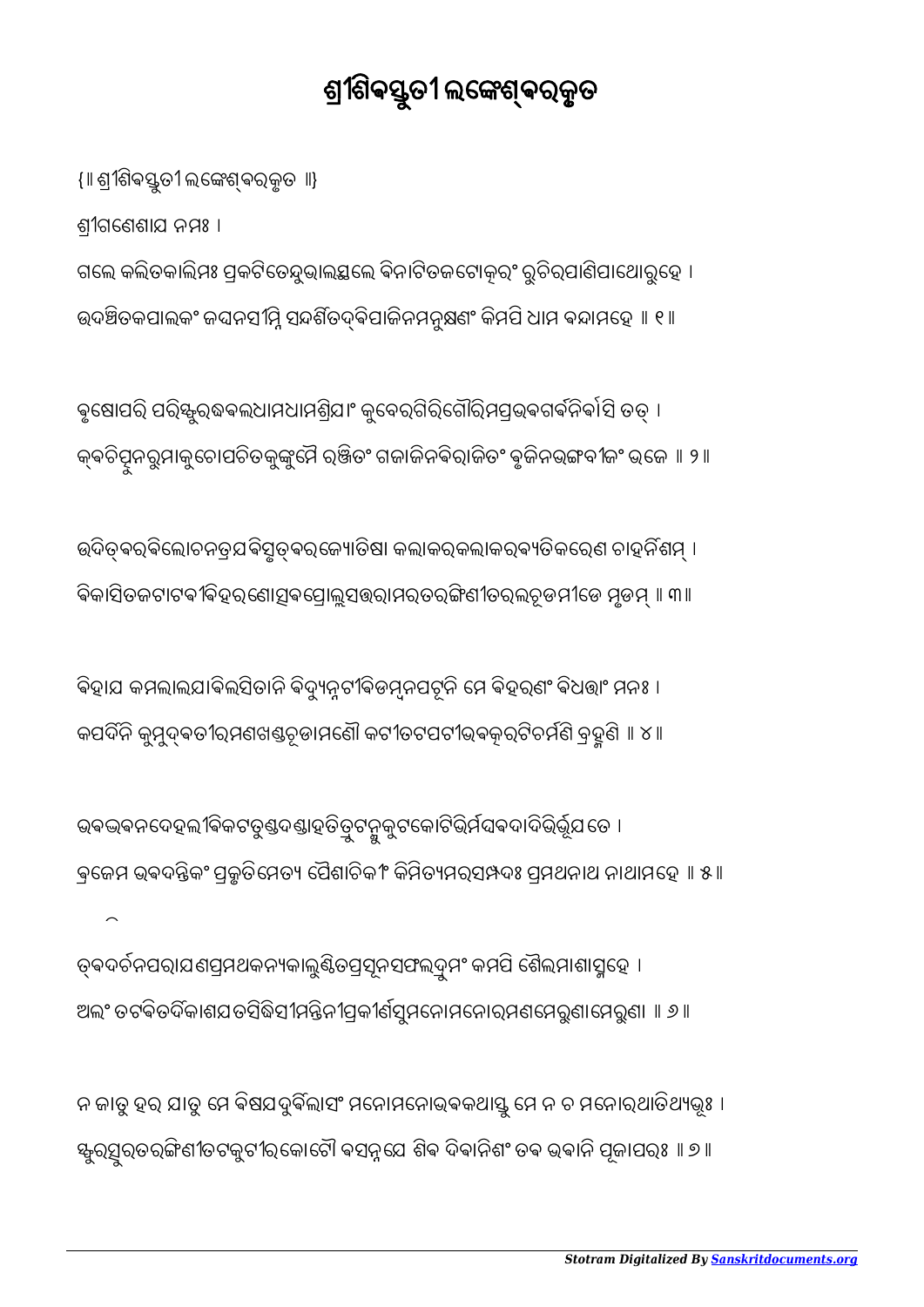ବିଭୂଷଣସୁରାପଗାଣୁଚିତରାଲବାଲାବଲୀବଲଦ୍ବହଲସୀକର୍ପକର୍ ସେକସଂବର୍ଧିତା । ମହେଶ୍ବରସୁର୍ଦ୍ରମଷ୍କୁରିତସଜ୍ଜଟାମଞ୍ଜରୀ ନମଜନଫଲପ୍ରଦା ମମ ନୁ ହନ୍ତ ଭୂଯାଦିଯମ୍ ॥ ୮ ॥

ବହିର୍ବିଷଯସଙ୍ଗତିପତିନିବର୍ତିତାକ୍ଷାବଲେଃ ସମାଧିକଲିତାମନଃ ପଶ୍ଚପତେରୁଶେଷାମନଃ । ଶିରଃସୁରସରିଭଟୀକୁଟିଲକଲ୍ପକଲ୍ପଦ୍ରୁମଂ ନିଶାକରକଲାମହଂ ବଟୁବିମ୍ନଶ୍ୟମାନାଂ ଭଜେ ॥ ୯ ॥

ତ୍କଦୀଯସୁର୍ବାହିନୀବିମଲବାରିଧାରାବଲଜଟାଗହନଗାହିନୀ ମତିରିଯଂ ମମ କାମତୁ । ଉପୋତ୍ତମସରିତ୍ତଟୀକିଟପିତାଟକୀ ପ୍ରୋଲୁସଭ୍ପସ୍କବିପରିଷଭୁଲାମମଲମଲ୍ଲିକାଭ୍ ପ୍ରଭୋ ॥ ୧୦ ॥

ଇତି ଶ୍ରୀଲଙ୍କେଶ୍ବର୍ବିରଚିତା ଶିବସ୍ତୁତିଃ ସମାସ୍ତା ॥

Encoded and proofread by Kaushal S. Kaloo kaushalskaloo at gmail.com

Please send corrections to sanskrit@cheerful.com

Last updated **@oday** 

http://sanskritdocuments.org

Shiva Stuti ( Lankeshwara krutha ) Lyrics in Oriya PDF % File name : shivastutilankeshvara.itx % Location : doc\ shiva % Language : Sanskrit % Subject : philosophy/hinduism/religion % Transliterated by : Kaushal S. Kaloo kaushalskaloo at gmail.com % Proofread by : Kaushal S. Kaloo kaushalskaloo at gmail.com % Latest update : April 7, 2013 % Send corrections to : Sanskrit@cheerful.com % Site access : http://sanskritdocuments.org  $\frac{0}{0}$ % This text is prepared by volunteers and is to be used for personal study % and research. The file is not to be copied or reposted for promotion of